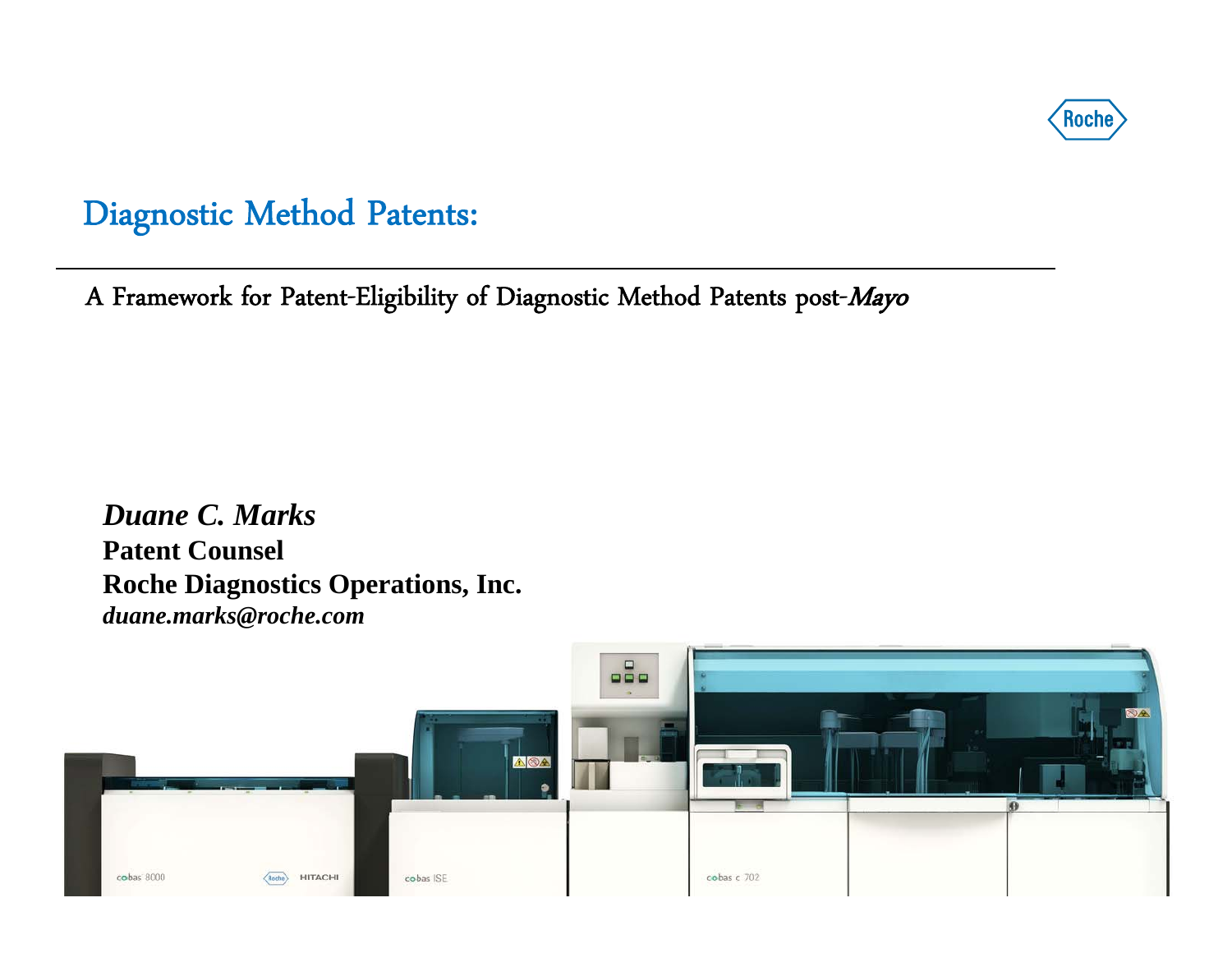Why this  $is$  Important?

# PEOPLE!

**Q** Patients Benefit from Diagnostics:

- 70% of medical decisions by physicians rely on diagnostic assay results\*
- $\triangleright$  1 in 8 women will develop breast cancer; 1 in 36 will die\*\*
- Patients Benefit from Companion Diagnostics:
	- Quicker FDA Approval of New (more effective) Pharmaceuticals
	- Decreased Government spending on pharmaceuticals when ineffective

Everyone Benefits from Jobs:

- Diagnostics Companies & surrounding communities
- hospitals and labs
- USPTO, FDA
- University funding

\*Steve Burrill, Burrill & Co. Venture Capital, EMBO Rep. Oct., 2007; 8(10): 903-906 \*\*American Cancer Society estimates for the U.S. as of 2014, www.cancer.org/cancer/breastcancer

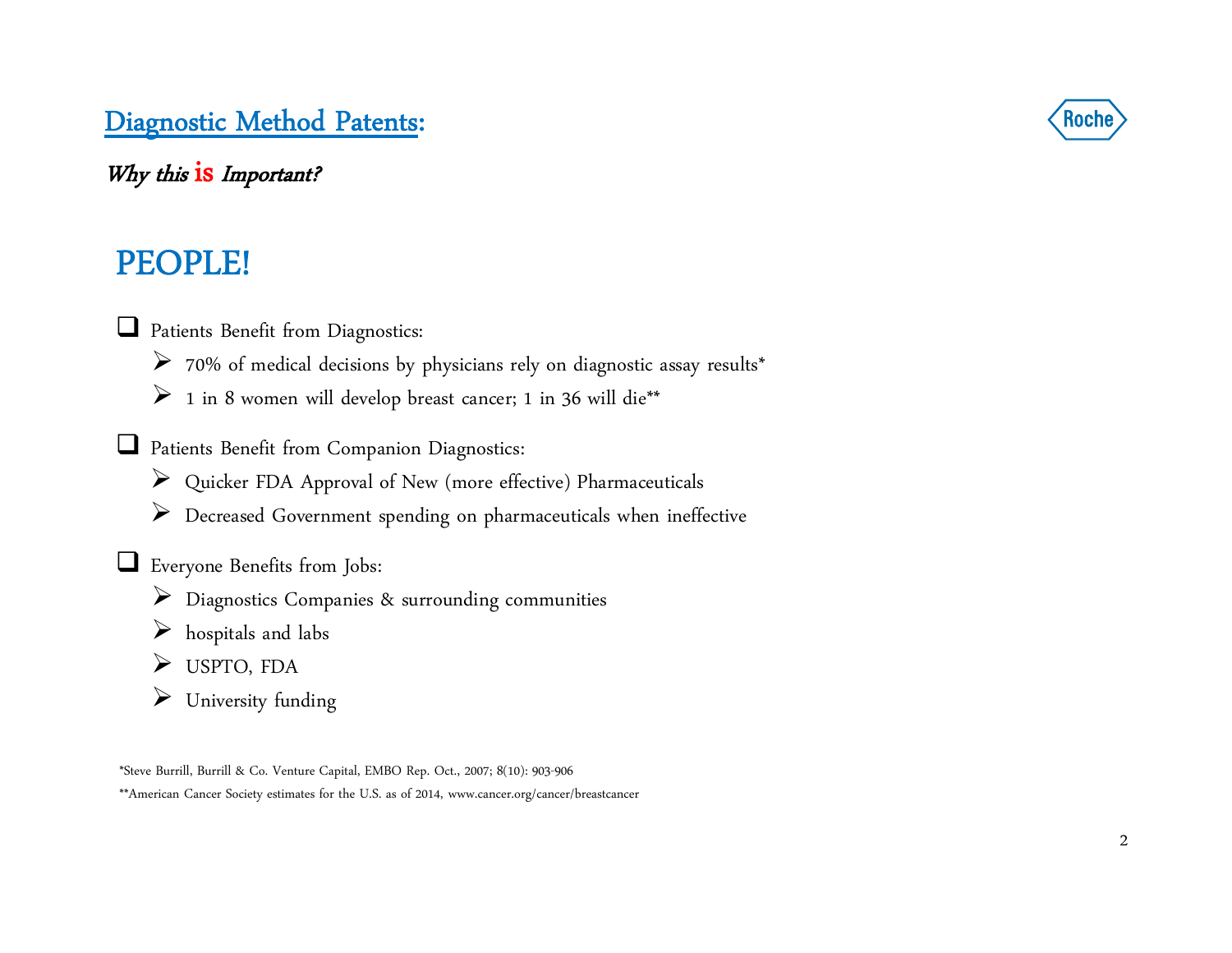

#### The Framework: Brief Overview

The Court's decision in *Mayo* must be analyzed in view of the <u>**specific claims at issue**</u> (and not in the abstract).

- 1. Consider the Court's analysis:
	- $\triangleright$  in the context / pre-text under which the claim was held invalid; and
	- $\triangleright$  in view of the specific claim language at issue in the case.
- 2. Apply the "Useful Clues" provided by the Court in Mayo
- 3. Follow the Fed. Cir.'s Lead in applying Mayo to diagnostic claims.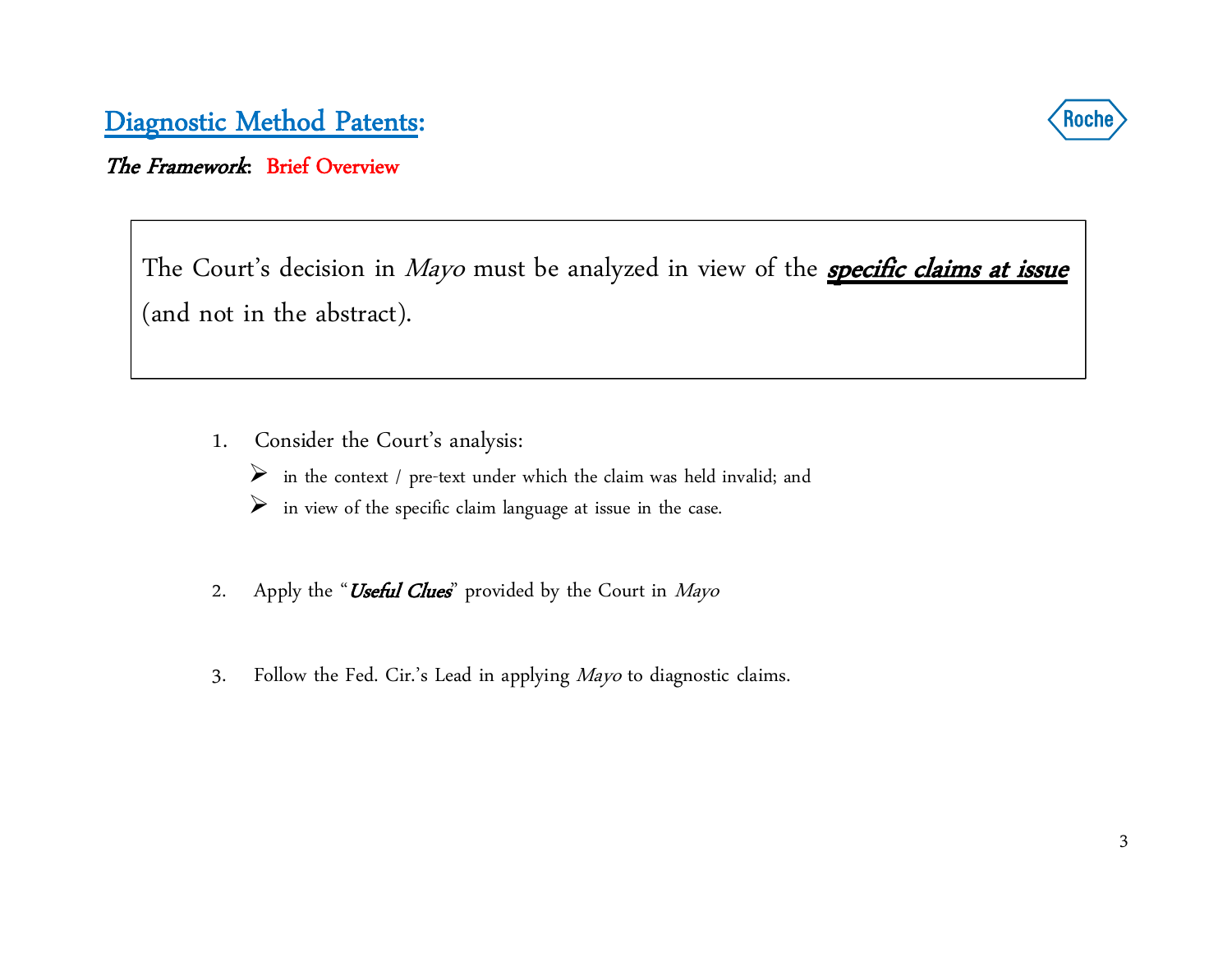

The Framework: the "Context" or "Pre-text" of the Mayo decision

- $\Box$  $\Box$  "[T]oo broad an interpretation of this exclusionary principle could eviscerate patent law.  $_{\rm For}$  all inventions at *some level* embody, *use*, reflect, rest upon, *or apply laws of nature.*" (Mayo, p.2)
- ⊔ "[A]n application of a law of nature…to a known structure or process may well be deserving of patent protection." (Mayo, p.2)
- $\Box$ "Our conclusion rests upon *an examination of the particular claims before us* in light of the Court's *precedents*... [which] warn us against upholding patents that claim processes that too broadly preempt the use of a natural  $law."$  (Mayo, p.3).
- ⊔ "[W]e [do not] depart[] from *established general legal rules* lest a new protective rule [for] one field produce[s] unforeseen results in another." (Mayo, p.24).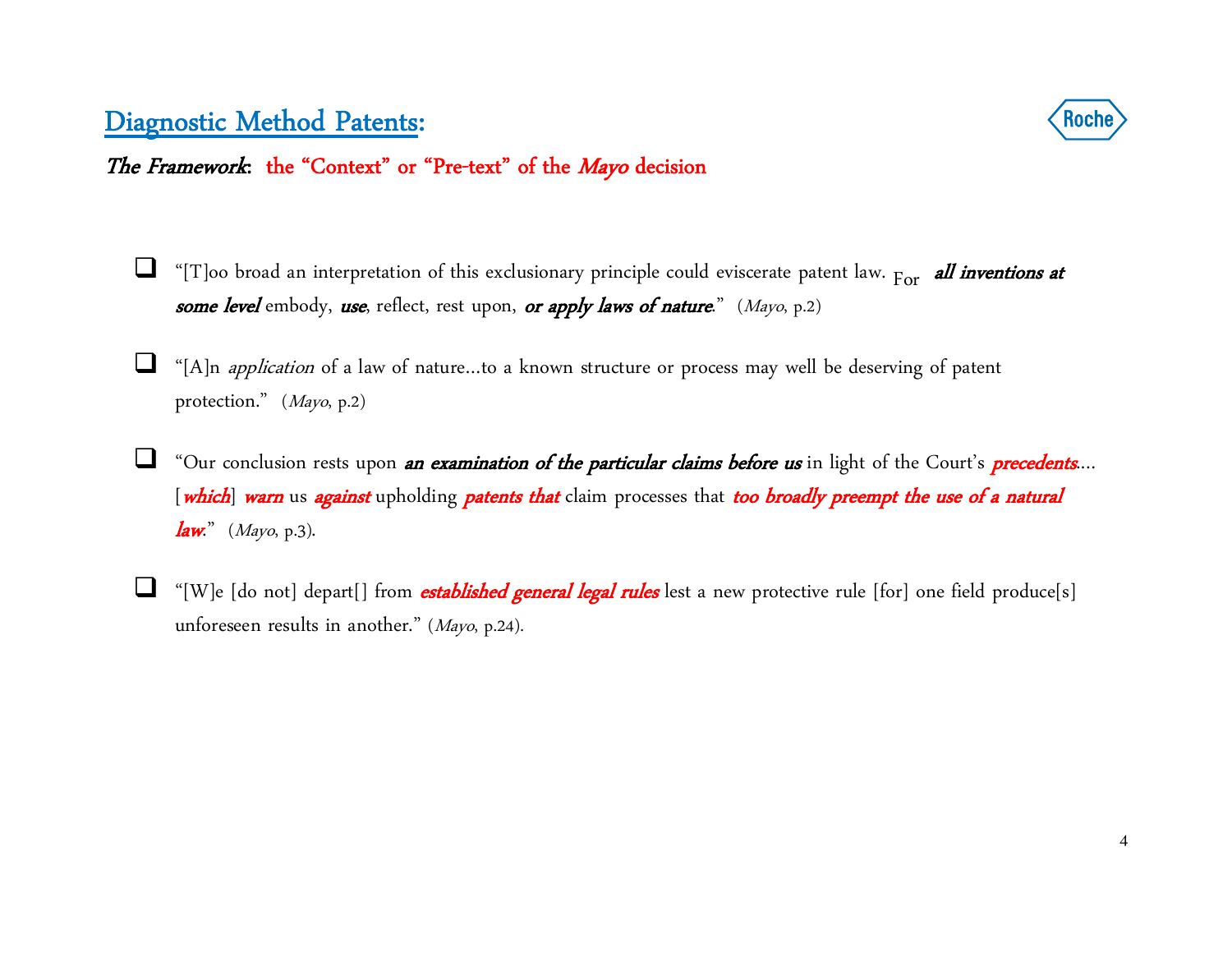#### The Framework: the Specific Claim Language

The patent claims seek to embody this research in a set of processes. Like the Federal Circuit we take as typical claim 1 of the '623 Patent, which describes one of the claimed processes as follows:

"A method of optimizing therapeutic efficacy for treatment of an immune-mediated gastrointestinal disorder, comprising:

"(a) administering a drug providing 6-thioguanine to a subject having said immune-mediated gastrointestinal disorder: and

"(b) determining the level of 6-thioguanine in said subject having said immune-mediated gastrointestinal disorder.

"wherein the level of 6-thioguanine less than about 230 pmol per 8x10<sup>8</sup> red blood cells indicates a need to

increase the amount of said drug subsequently administered to said subject and

"wherein the level of 6-thioguanine greater than about 400 pmol per 8x10<sup>8</sup> red blood cells indicates a need to decrease the amount of said drug subsequently administered to said subject." '623 patent, col. 20, ll. 10-20, 2 App. 16.



#### Administering:

- "simply refers to the relevant audience."
- ➤ "attempt[s] to limit the use of the formula to a particular technological field."
- ➤ "inform[s] a relevant audience [about a law of nature]."
- ➤ "pick[s] out the relevant audience."
- $\blacktriangleright$ "limit[s] an abstract idea to one field of use."
- ➤ "picks out the group …interested in applying the law of nature."

= Field of Use: M.P.E.P.  $\S$ 2106 (does not impose actual boundaries, n the scope of the claim)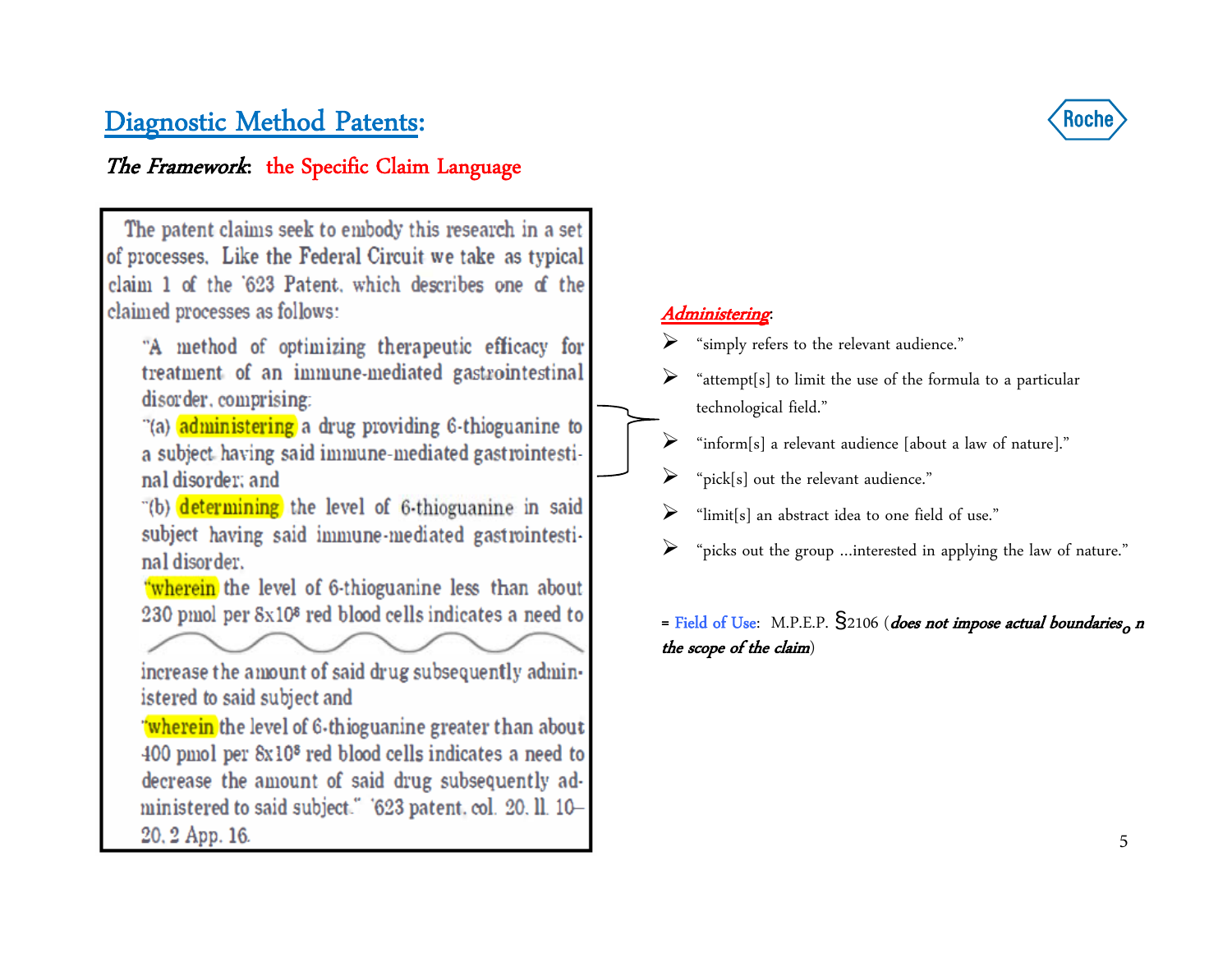#### The Framework: the Specific Claim Language



The patent claims seek to embody this research in a set of processes. Like the Federal Circuit we take as typical claim 1 of the '623 Patent, which describes one of the claimed processes as follows:

"A method of optimizing therapeutic efficacy for treatment of an immune-mediated gastrointestinal disorder, comprising:

"(a) administering a drug providing 6-thioguanine to a subject having said immune-mediated gastrointestinal disorder: and

"(b) determining the level of 6-thioguanine in said subject having said immune-mediated gastrointestinal disorder.

"wherein the level of 6-thioguanine less than about 230 pmol per 8x10<sup>8</sup> red blood cells indicates a need to

increase the amount of said drug subsequently administered to said subject and

"wherein the level of 6-thioguanine greater than about 400 pmol per 8x10<sup>8</sup> red blood cells indicates a need to decrease the amount of said drug subsequently administered to said subject." '623 patent, col. 20, ll. 10-20, 2 App. 16.

#### Determining:

- $\blacktriangleright$ "[use] whatever process the doctor…wishes."
- ➤ "measure (somehow) the current level of the… metabolite."
- ➤ "conventional steps, specified at a high level of generality"
- ➤ "set forth in highly general language covering all processes that make use of the [law of nature], including later discovered processes that measure metabolite levels in new ways."
- ➤ "could be satisfied without transforming the blood, should science develop a…different system…that did not involve…a transformation."

=Pre-, Post- Solution: M.P.E.P. §2106 (does not impose meaningful limits on the execution of the claimed method steps; not central to the method invented)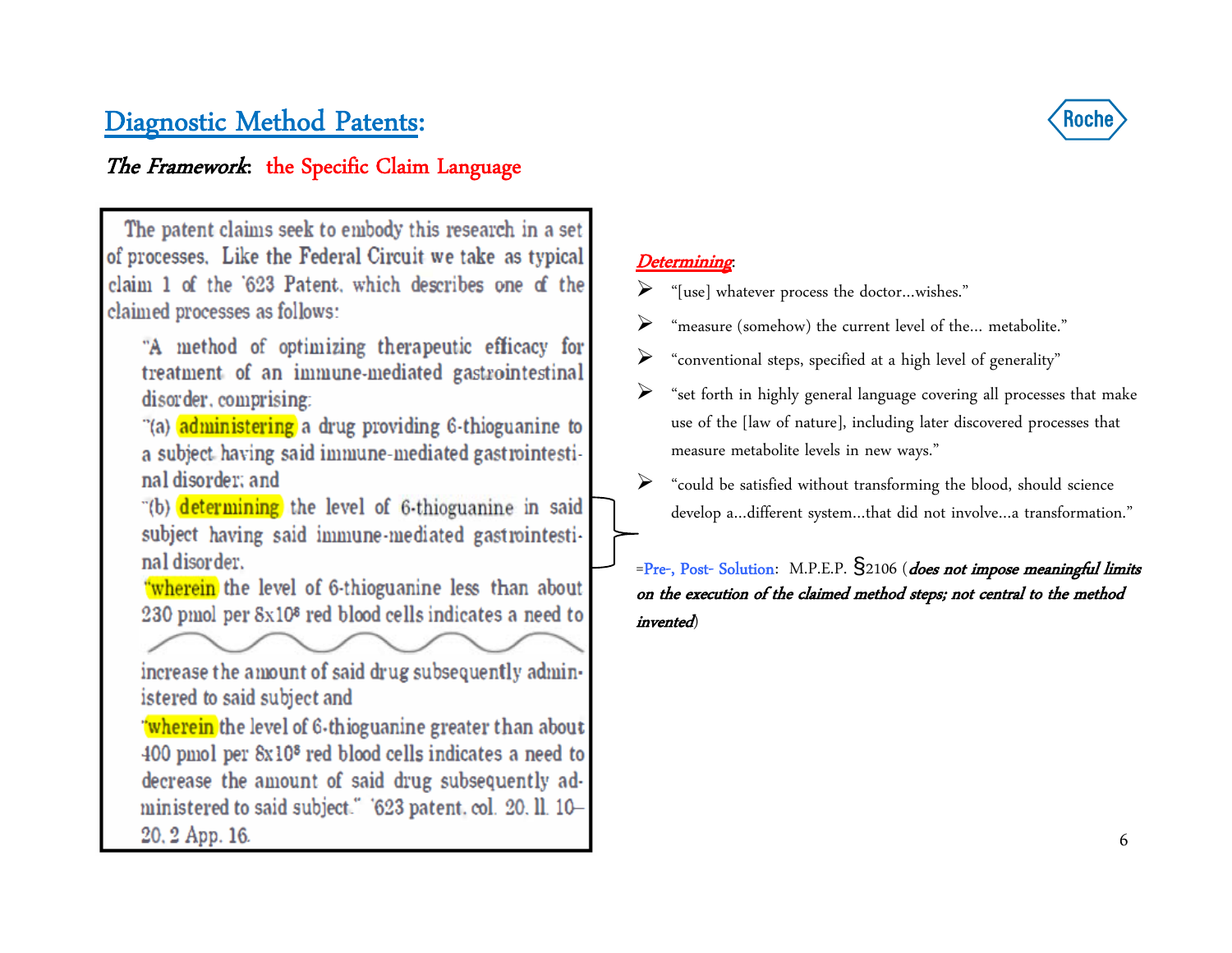#### The Framework: the Specific Claim Language

The patent claims seek to embody this research in a set of processes. Like the Federal Circuit we take as typical claim 1 of the '623 Patent, which describes one of the claimed processes as follows: "A method of optimizing therapeutic efficacy for treatment of an immune-mediated gastrointestinal disorder, comprising: "(a) administering a drug providing 6-thioguanine to a subject having said immune-mediated gastrointestinal disorder: and "(b) determining the level of 6-thioguanine in said subject having said immune-mediated gastrointestinal disorder. "wherein the level of 6-thioguanine less than about 230 pmol per 8x10<sup>8</sup> red blood cells indicates a need to increase the amount of said drug subsequently administered to said subject and "wherein the level of 6-thioguanine greater than about 400 pmol per 8x10<sup>8</sup> red blood cells indicates a need to decrease the amount of said drug subsequently administered to said subject." '623 patent, col. 20, ll. 10-20, 2 App. 16.



#### Wherein:

- $\blacktriangleright$  "not limited to instances in which the doctor actually [adjusts] the dosage level [based on] the test results."
- ➤ "inform the calibration of…dosages of…thiopurines."
- $\blacktriangleright$  "at most adds a suggestion that [the doctor] should take those laws into account."
- $\blacktriangleright$  "tell doctors…they may draw an inference in light of the correlations."

 $=$ Non-limiting: M.P.E.P.  $\frac{1}{2}$ 2111.04 (*claim scope is not limited by wherein* clause that does not require  $_{steps}$  to be perf ormed or limit<sub>a</sub> claim<sub>to a</sub> particular structure)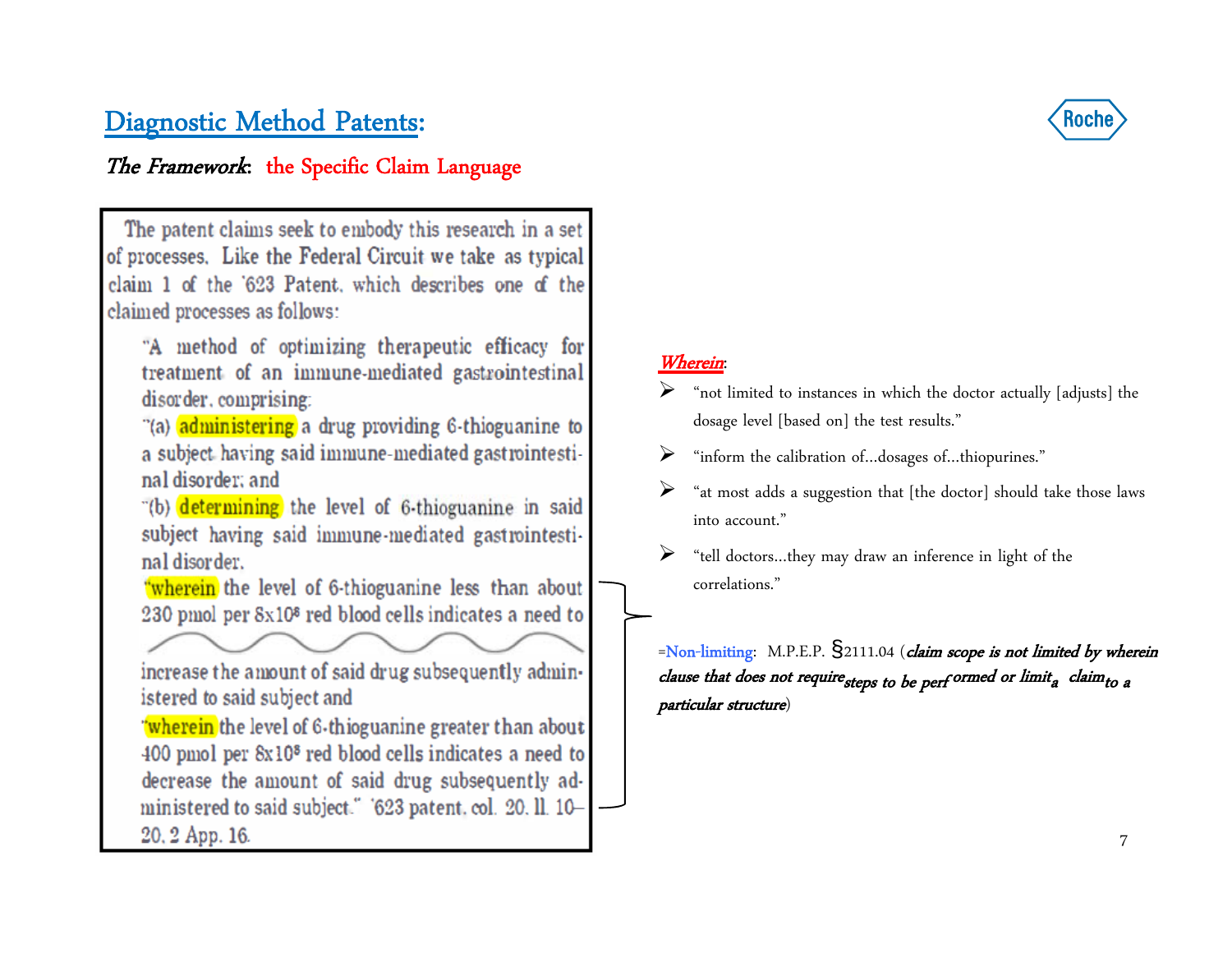#### The Framework: the Specific Claim Language



The patent claims seek to embody this research in a set of processes. Like the Federal Circuit we take as typical claim 1 of the '623 Patent, which describes one of the claimed processes as follows:

"A method of optimizing therapeutic efficacy for treatment of an immune-mediated gastrointestinal disorder, comprising:

"(a) administering a drug providing 6-thioguanine to a subject having said immune-mediated gastrointestinal disorder: and

"(b) determining the level of 6-thioguanine in said subject having said immune-mediated gastrointestinal disorder.

"wherein the level of 6-thioguanine less than about 230 pmol per 8x10<sup>8</sup> red blood cells indicates a need to

increase the amount of said drug subsequently administered to said subject and

"wherein the level of 6-thioguanine greater than about 400 pmol per 8x10<sup>8</sup> red blood cells indicates a need to decrease the amount of said drug subsequently administered to said subject." '623 patent, col. 20, ll. 10-20, 2 App. 16.

#### Claim as a whole:

- $\triangleright$  "the claim before us [is] overly broad; it [does] not differ significantly from a claim that just said "apply the [law of nature]."
- ➤ "do not confine their reach to particular applications of th[e] law [of nature]."
- ➤ "cover[s] all processes that make use of the correlations."
- $\blacktriangleright$ "effectively claim the underlying law of nature"
- ➤ "disproportionately t[ie] up the use of the underlying natural laws, inhibiting their use in the making of further discoveries."
- $\blacktriangleright$  "the more abstractly [process] claims are stated, the more difficult it is to determine precisely what they cover."

=Pre-emption: M.P.E.P. §2106 (claim not limited to a particular, practical application; recites only a field of use step and a pre-, post- solution activity step, neither impose meaningful limits on the execution of the claimed method)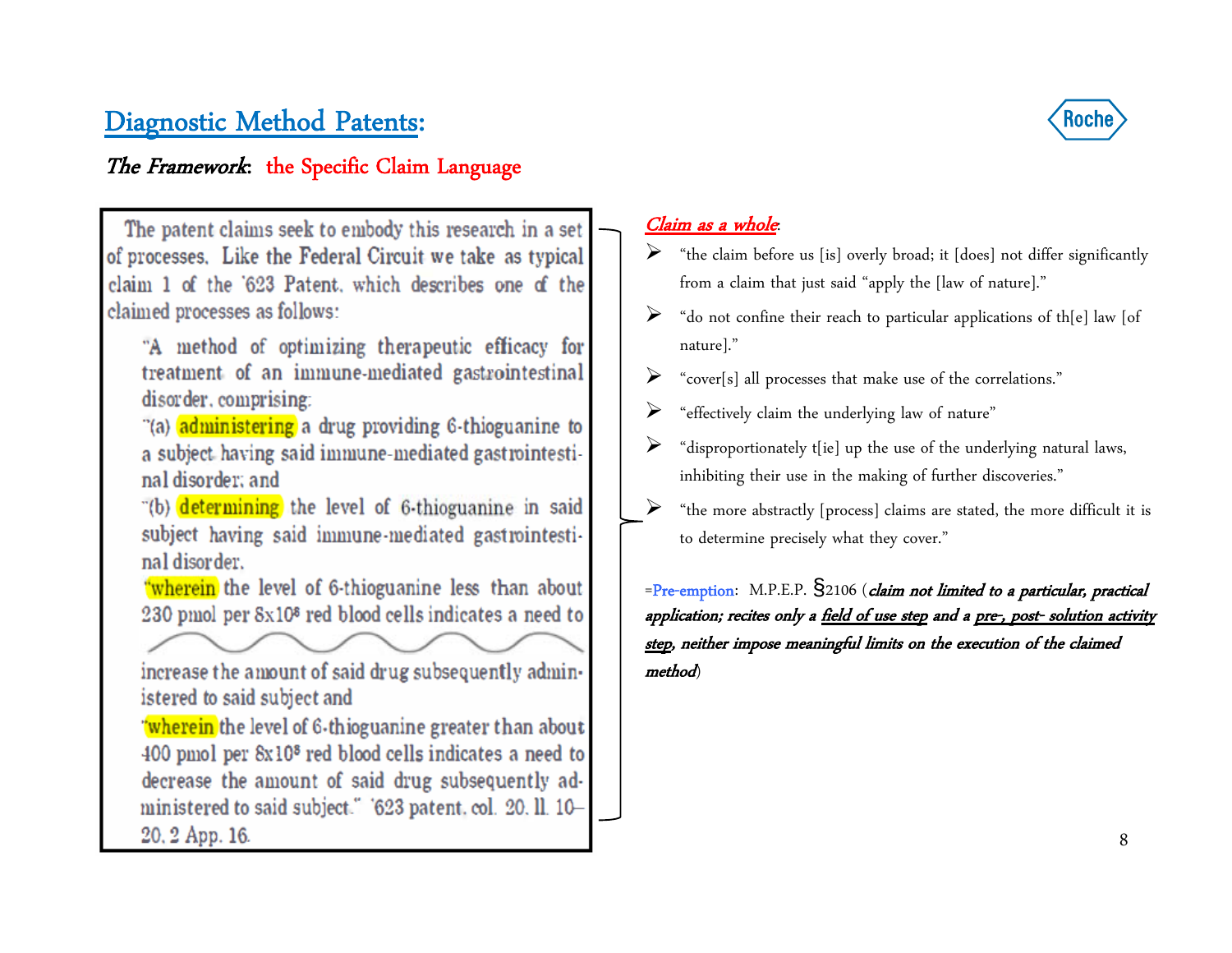

#### The Framework: the "Useful Clues" in Mayo

⊔ The Court's decision relies on "established general legal rules"

- Specifically, the judicial rule that prevents too broadly preempting the use of a law of nature
- Court **does not** recite a new rule for biotech or diagnostic patents

u Machine of Transformation Test *Unchanged*:

- ➤ applied (according to precedent, as reflected in M.P.E.P.  $\S$ 2106), not changed!
- $\blacktriangleright$  Court points out the Fed. Cir. analysis/application of existing M-or-T test was wrong
	- neither step requires transformation (e.g., field-of-use + pre-/post-solution activity)

 $\sqcup$ Just Breyer's **big, blinking roadmap** for understanding Mayo:

- ➤ contrasts Prometheus' claims with claims to a new way of using an existing drug
- ➤ "Unlike, say, a typical patent on…a new way of using an existing drug, the patent claims [at issue in Mayo] do not confine their reach to particular applications of those laws [of nature]. ... [T]hese patents tie up too much future use of laws of nature." (Mayo, p.18)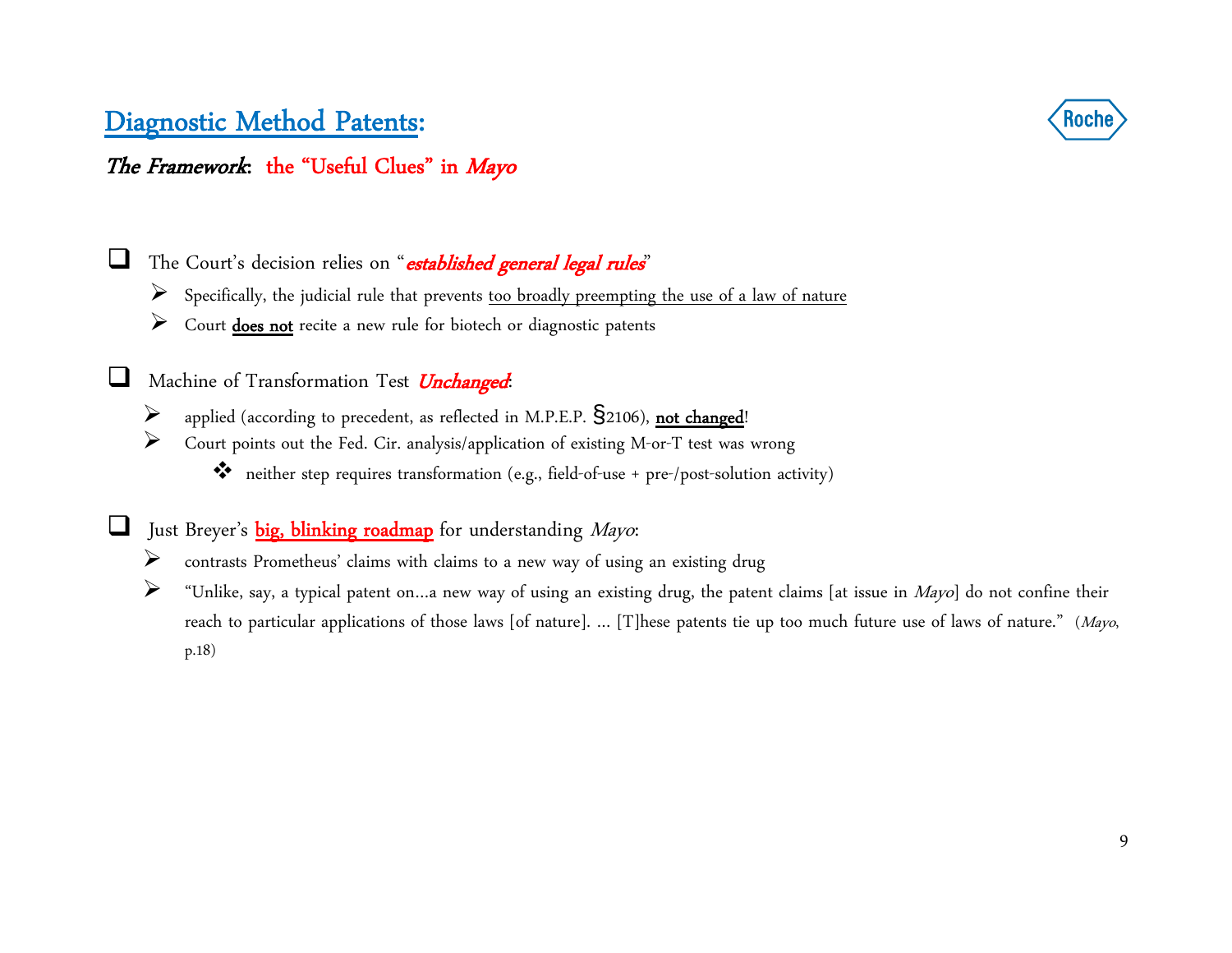#### Fixing Prometheus' claims:



- "A method of optimizing therapeutic efficacy for treatment of an immune-mediated gastrointestinal disorder, comprising:
- "(a) administering a drug providing 6-thioguanine to a subject having said immune-mediated gastrointestinal disorder: and
- "(b) determining the level of 6-thioguanine in said subject having said immune-mediated gastrointestinal disorder.
- "wherein the level of 6-thioguanine less than about 230 pmol per 8x10<sup>8</sup> red blood cells indicates a need to

increase the amount of said drug subsequently administered to said subject and

"wherein the level of 6-thioguanine greater than about 400 pmol per 8x10<sup>8</sup> red blood cells indicates a need to decrease the amount of said drug subsequently administered to said subject." '623 patent, col. 20, ll. 10-20, 2 App. 16.



#### Administering:

- $\blacktriangleright$  Specific drug administered (e.g., specific compound, not just any 6 thioguanine producing drug)
- $\blacktriangleright$ Specific dosage of drug (e.g., dosage range)
- $\blacktriangleright$  Specific time points for administration (e.g., once daily for a full week)
- $\blacktriangleright$ Specific form of administration (e.g., I.V., oral, etc.)
- = No longer a Field of Use step:
- Imposes meaningful limits/actual boundaries on "administering" step
- ❖  $\mathbf{\hat{v}}$  *Complies<sub>w</sub> ith precedent which* <u>Mayo</u> was based on that "warns against too broadly preempting a use of a law of nature!"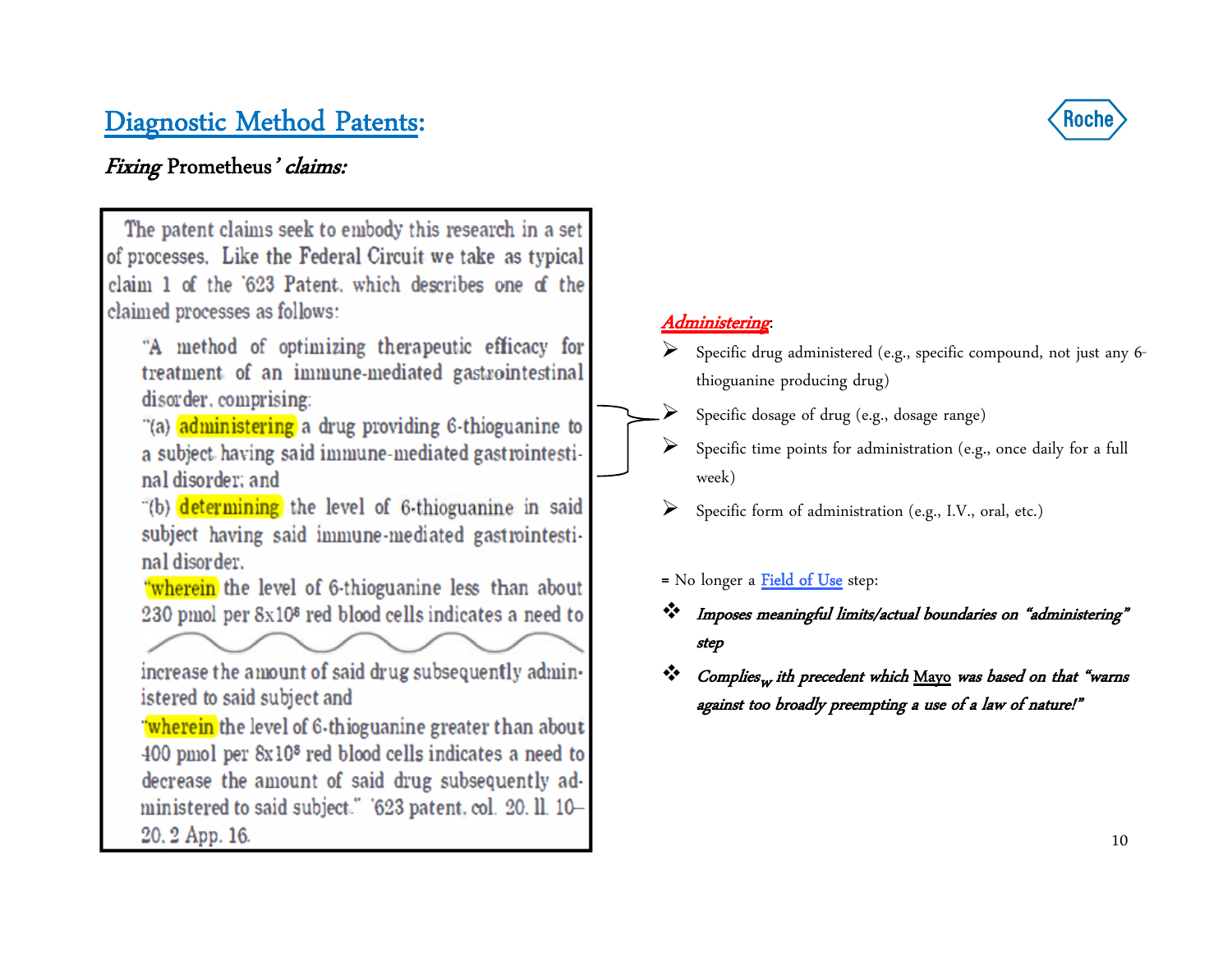#### Fixing Prometheus' claims:



# Roch

#### Determining:

- Recite specific steps for "determining" (e.g., steps of ELISA; PCR; HPLC; flow cytometry; mass spec)
- Recite specific compositions used in specific steps (e.g., antibodies; primers; controls)

=No longer a Pre-, Post- Solution step:

- Imposes meaningful limits on the execution of the claimed steps;
- Performance of specific action is central to the method invented;
- Requires use of certain compositions
- $\frac{1}{2}$  Complies with precedent which Mayo was based on that "warns against too broadly preempting a use of a law of nature!"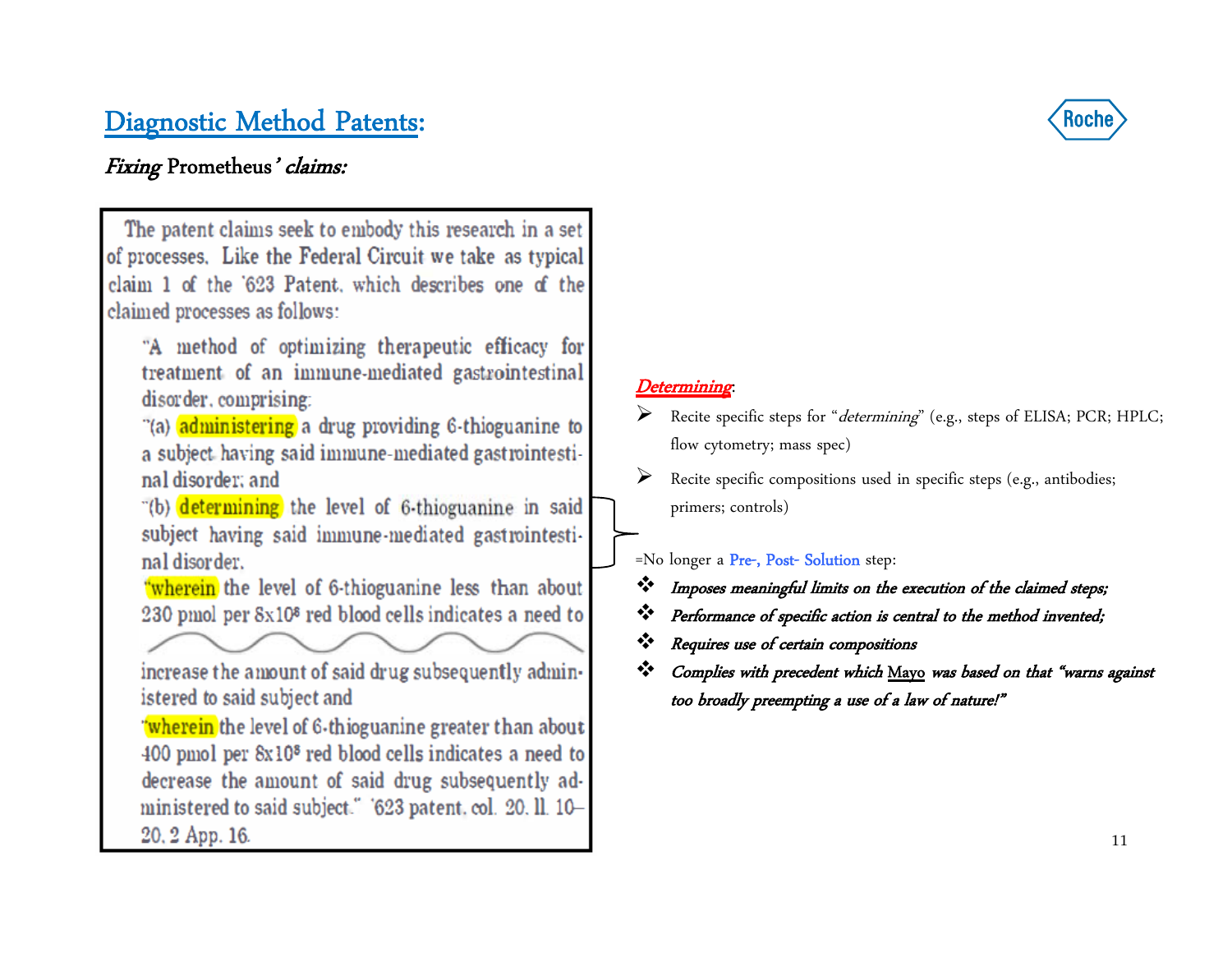#### Fixing Prometheus' claims:

The patent claims seek to embody this research in a set of processes. Like the Federal Circuit we take as typical claim 1 of the '623 Patent, which describes one of the claimed processes as follows: "A method of optimizing therapeutic efficacy for treatment of an immune-mediated gastrointestinal disorder, comprising: "(a) administering a drug providing 6-thioguanine to a subject having said immune-mediated gastrointestinal disorder: and "(b) determining the level of 6-thioguanine in said subject having said immune-mediated gastrointestinal disorder. "wherein the level of 6-thioguanine less than about 230 pmol per 8x10<sup>8</sup> red blood cells indicates a need to increase the amount of said drug subsequently administered to said subject and "wherein the level of 6-thioguanine greater than about 400 pmol per 8x10<sup>8</sup> red blood cells indicates a need to decrease the amount of said drug subsequently administered to said subject." '623 patent, col. 20, ll. 10-20, 2 App. 16.



#### Wherein:

- Make active steps of overall claim:
	- Method of treating claims (dosage is actively altered based on metabolite level)
	- Method of diagnosing (diagnosis is provided based on metabolite level)

=No longer non-limiting clauses:

- $\mathbf{\hat{C}}$  Claim scope is limited by altering dosage<sub>o</sub>  $r_b$   $y_r$  eciting positively providing a diagnosis;
- ❖ Recited as steps that require steps to be performed;
- ❖  $\mathbf{\hat{v}}$  *Complies<sub>w</sub> ith precedent which* <u>Mayo</u> was based on that "warns against too broadly preempting a use of a law of nature!"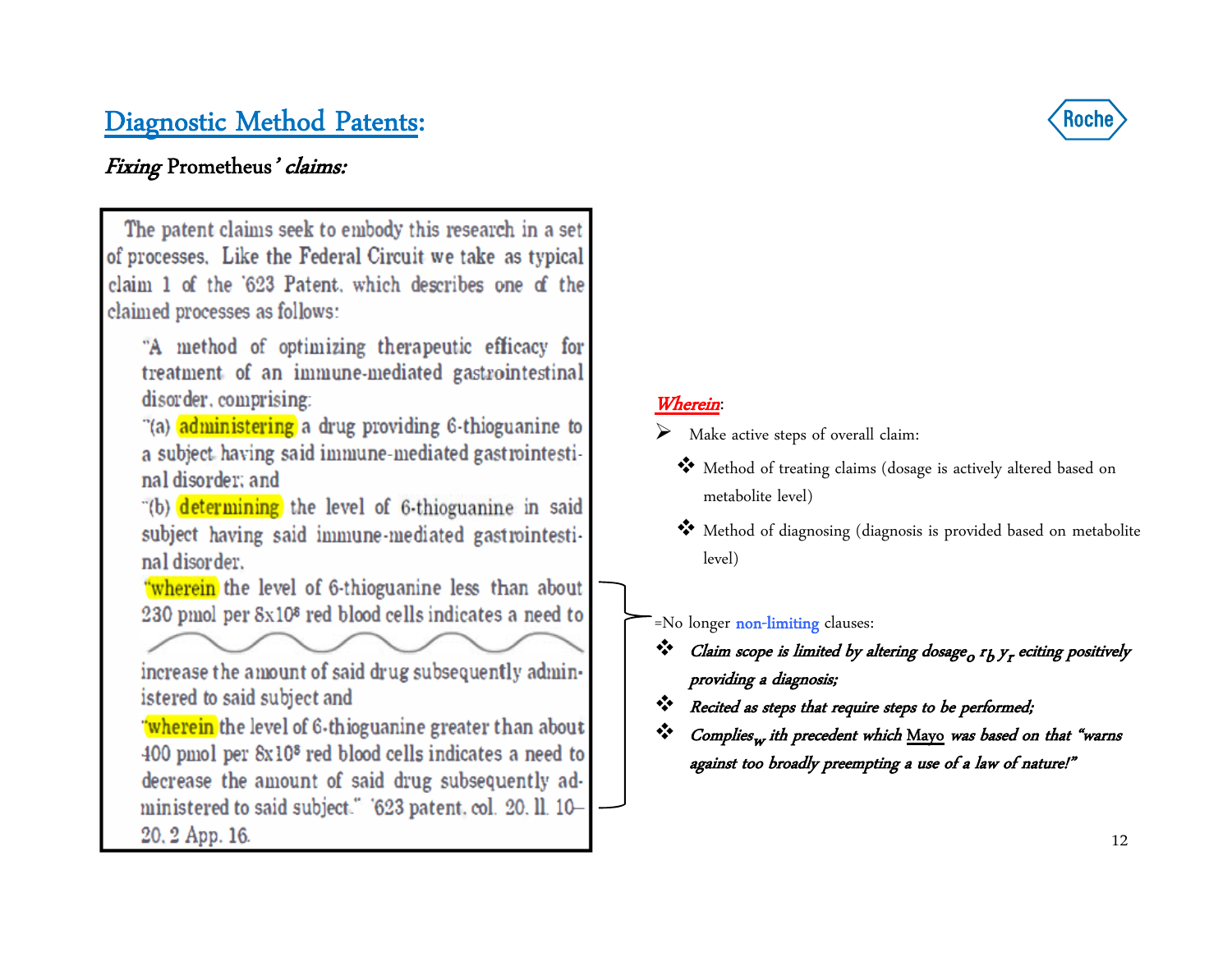#### Fixing Prometheus' claims: From invalid to valid

A method of treating an immune-mediated gastrointestinal disorder in a patient, comprising:

- (a) administering  $[compound X or derivative thereof]$  to a patient, said step of administering comprising one of *intravenous* or oral *administration* of [compound X or derivative thereof] in a *range of*  $[Xmg - Ymg],$
- (b) measuring the level of 6-thioguanine in one of a **blood or urine** sample obtained from the patient between 6 to 18 hours after said step of administering, said step of determining comprising one of cation-ion exchange, NMR analysis and mass spectrometry, whereby a level of 6-thioguanine is obtained; and
- (c) treating the immune-mediated gastrointestinal disorder in the patient with a *dosage of [compound X* or derivate thereof] *greater than* **Ymg** if the level of 6-thioguanine is less than 230 pmol per  $8x10<sup>8</sup>$ red blood cells.



#### Not a Field of Use step:

❖ Recites actual boundaries on compound administered; method of administration; and dosage

#### Not a Pre-, Post- Solution step:

- ❖ imposes meaningful limits on type of sample; when sample is obtained; type of analysis performed;
- ❖ performance of specific action is central to the method invented;
- ❖ requires use of certain compositions;
- ❖  $\bm{\dot{w}}$  requires<sub>a</sub> transformation of sample

#### Limiting step of the claim:

- ❖ claim scope is limited by requiring treating disorder with altered dosage;
- ❖ Requires performance of "treating" step (with specific compound)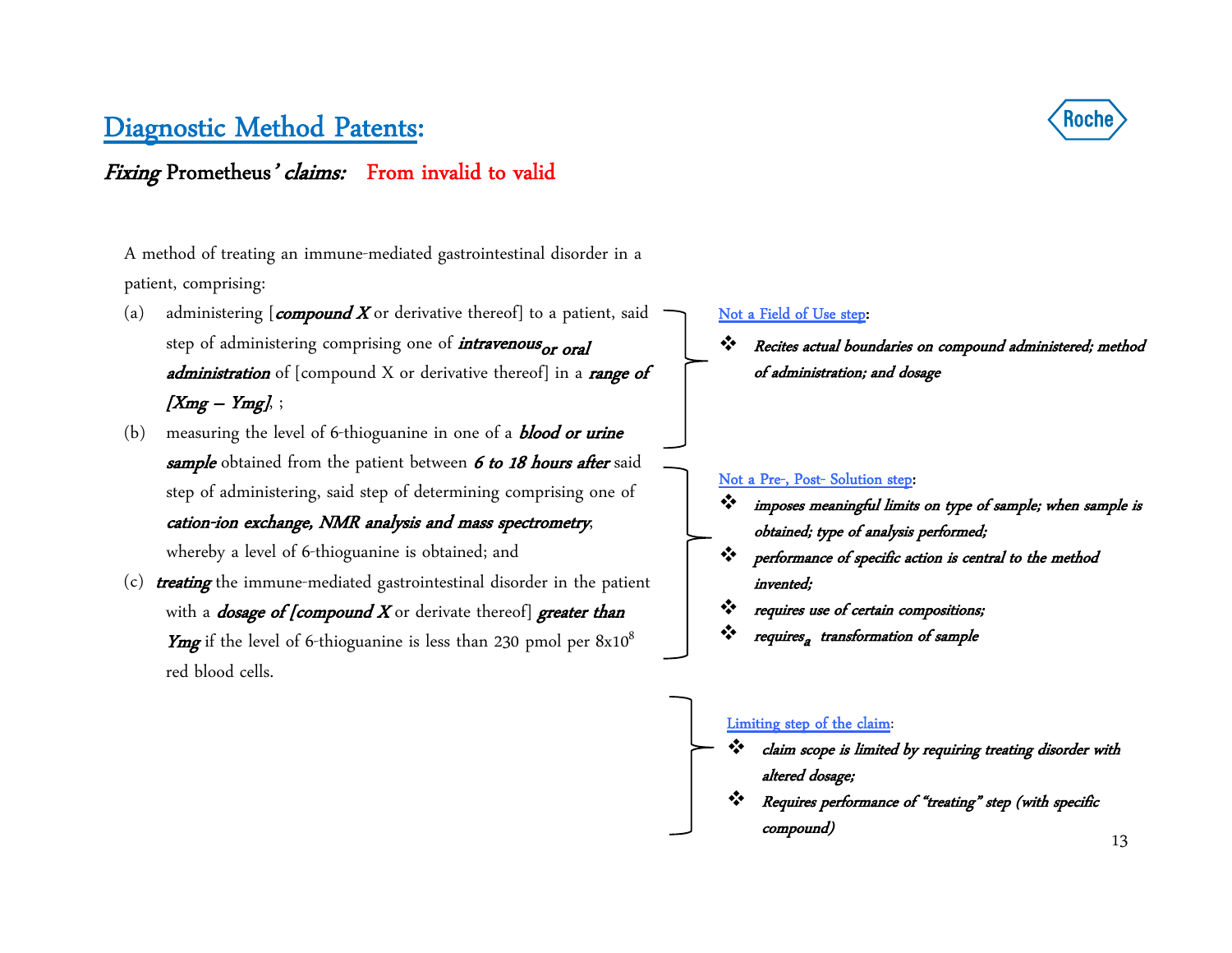Guidance from the Fed. Cir.: Claim 20 from Pat. No. 5,747,282

20. A method for screening potential cancer therapeutics which comprises: growing a transformed eukaryotic host  $\triangleright$ cell containing an altered BRCA1 gene causing cancer in the presence of a compound suspected of being a cancer therapeutic, growing said transformed eukaryotic host cell in the absence of said compound, determining the rate of growth of said host cell in the presence of said compound and the rate of growth of said host cell in the absence of said compound and comparing the growth rate of said host cells, wherein a slower rate of growth of said host cell in the presence of said compound is indicative of a cancer therapeutic.

#### Fed. Cir. Holding (applying Mayo to a **§** <sup>101</sup> Analysis):

- Does more than state "apply it" (AMP, p.60).
- ➤ Transformation = man-made host cells (AMP, p.60- 61).
- $\blacktriangleright$  Not merely conventional: applies certain steps to man-made ("transformed") subject matter (AMP, p.61).
- ➤ Does not preempt all uses. (AMP, p.61).
- ➤ Notes the "administering" and "determining" steps of the claim in Mayo did not differentiate that claim from the law of nature alone. (AMP, p.60).

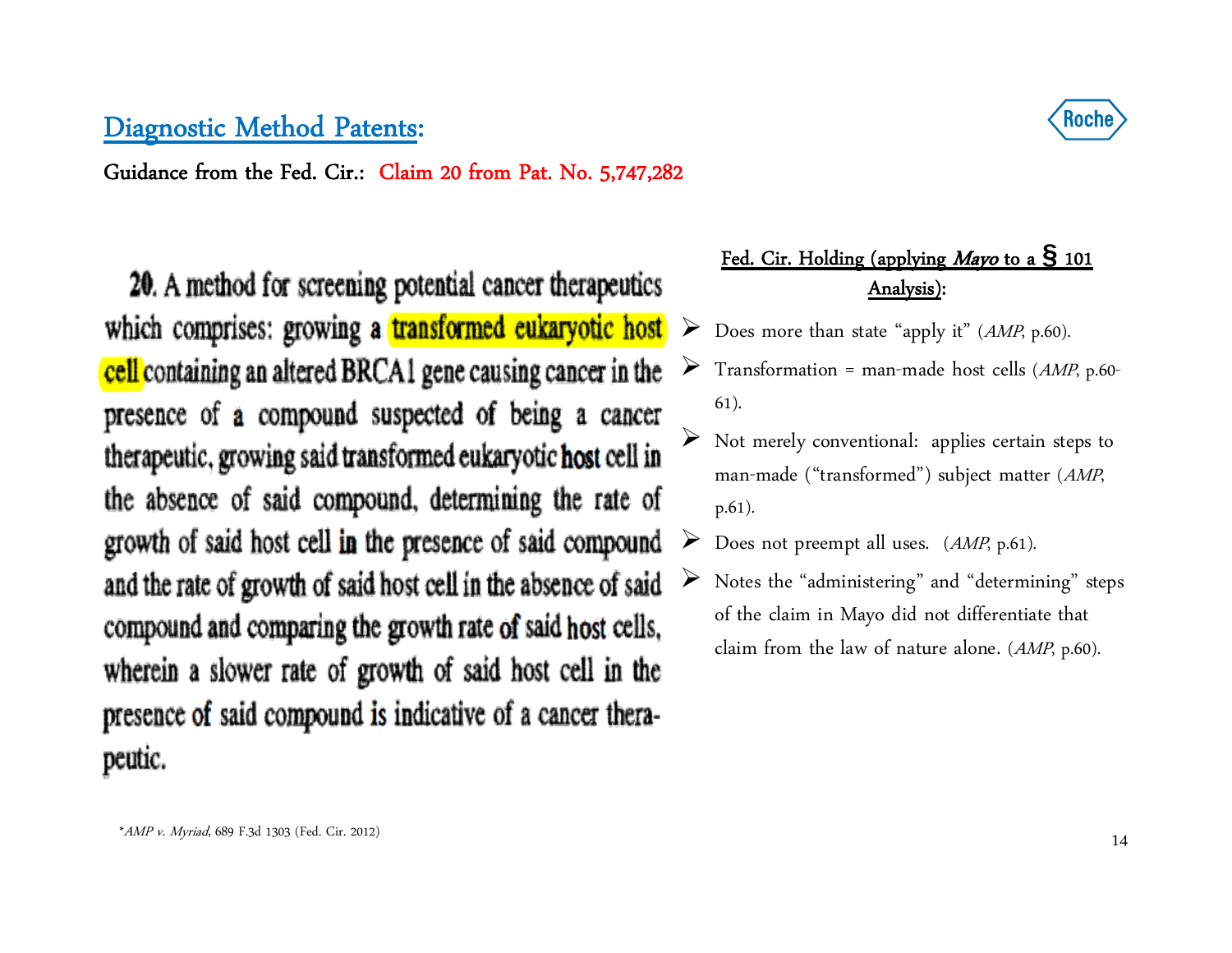Guidance from the Fed. Cir.: Claim 20 of '282 Patent is Instructional

## Fed. Cir. Holding (Claim 20 of the '282 Patent is Instructional in a Mayo-based **§** 101 Analysis):

- "The key distinction…between claims that [are] ineligible…and claims to specific inventive applications…[is] the latter do not risk the broad preemption of the 'basic tools of scientific …work,',…and therefore clear the threshold of section 101." (PerkinElmer, p.7).
- ➤ "As the Court in Mayo reasoned, anyone who wants to use this…natural law must follow the claimed process." (PerkinElmer, p.12).
- ➤ "The claims held patent-eligible in Myriad [claim 20 of the '282 patent] bolster our decision here." (PerkinElmer, p.13).
- $\triangleright$  "[T]he host cells [of claim 20] did not occur naturally; they were man-made and, thus, were themselves patent-eligible subject matter...their inclusion in the process made the claims patent-eligible." (PerkinElmer, p.13).

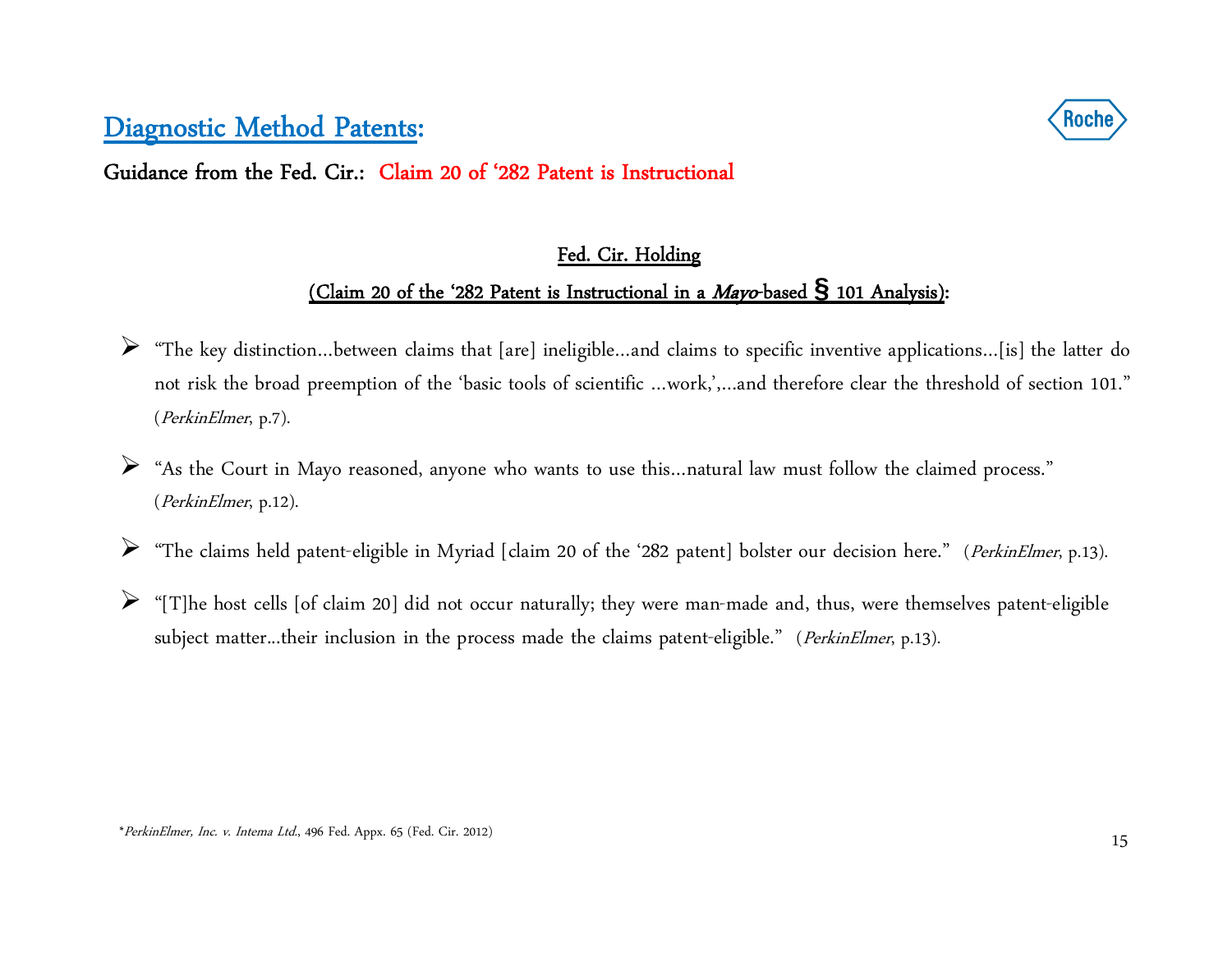

# The 2014 Subject Matter Eligibility Guidance: Breakdown at a Glance

| Areas that got it right!                                                  | Areas that need improvement!                                                              |
|---------------------------------------------------------------------------|-------------------------------------------------------------------------------------------|
|                                                                           |                                                                                           |
| Preemption of <i>entire use of a law of nature</i> is central to analysis | Weighted analysis for §101 is not proper                                                  |
|                                                                           |                                                                                           |
| No single super-factor                                                    | Better instruction for applying the "well-understood, purely conventional or routine"     |
|                                                                           | analysis (e.g., done on context of determining if a step if "field of use" or "pre-/post- |
|                                                                           | solution activity"                                                                        |
| Claim to be reviewed as a whole                                           | A new Machine-or-Transformation test created for diagnostics (e.g., new                   |
|                                                                           | definition for "transformation" in diagnostic claims                                      |
|                                                                           |                                                                                           |
|                                                                           |                                                                                           |
| The US PTO has been very forthcoming that "self-correction"               | Contradicts Mayo by stating: "a new way of using an existing drug" does not               |
| will occur!                                                               | recite or involve a law of nature"                                                        |
|                                                                           |                                                                                           |
|                                                                           | Fails to consider <i>AMP</i> and <i>PerkinElmer</i> (e.g., claim 20 of the '282 Patent)   |
|                                                                           |                                                                                           |
|                                                                           |                                                                                           |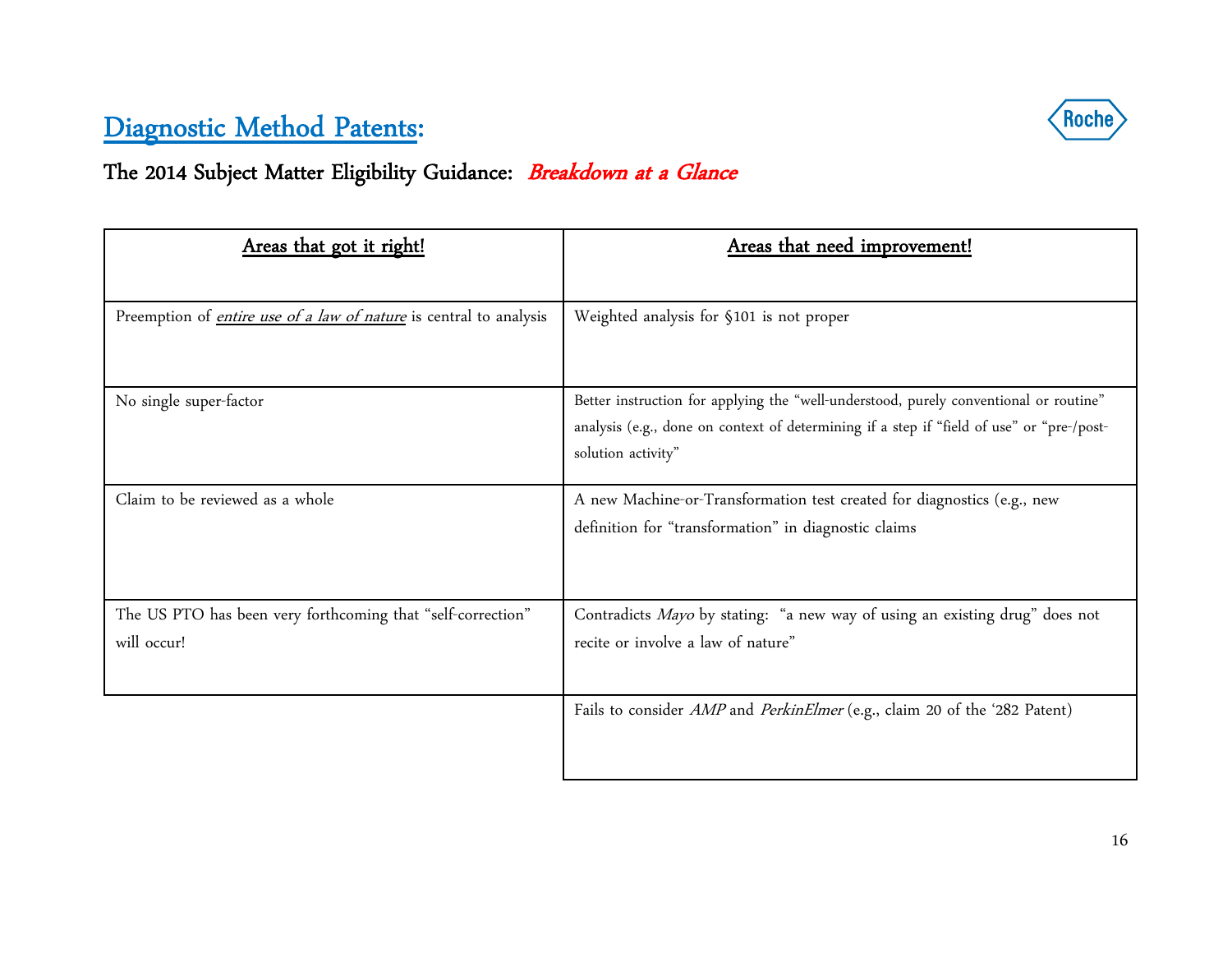Conclusion: A Framework for Diagnostic Method Claims post-Mayo

## Why: Because Diagnostics are Important!

- $\Box$ The Guidance Needs to Analyze Mayo in view of the Specific Claim Considered; Not in the Abstract.
- $\Box$ No New "Diagnostic Patent" Rules; Expressly Stated in Mayo!
- $\Box$ Machine-or-Transformation Test not changed!
- $\sqcup$ Apply the Useful Clues from Mayo!
- $\Box$ Follow the Fed. Cir.'s Lead in applying Mayo to diagnostic method claims!

17

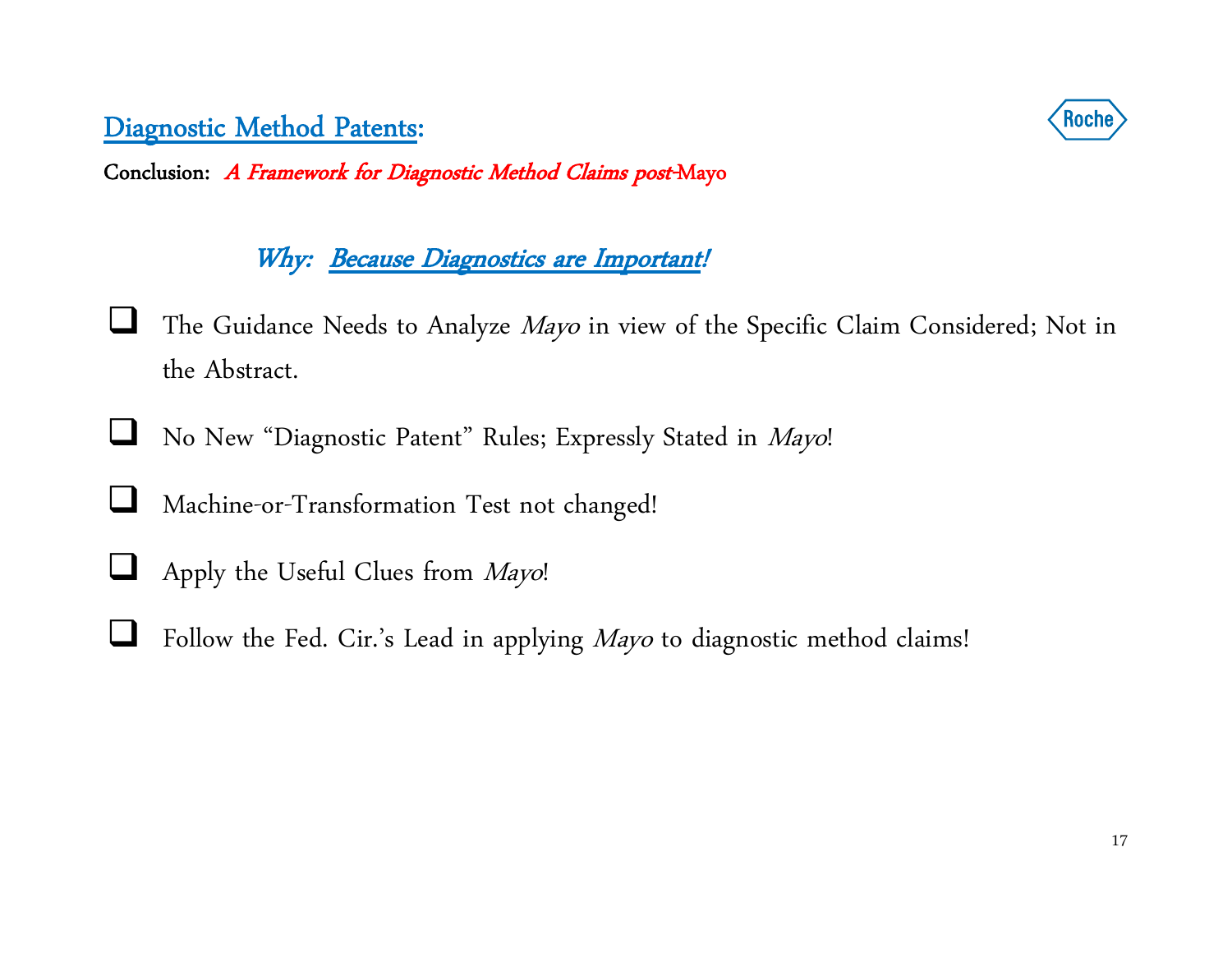



You!

*Duane C. Marks*  Patent Counsel Roche Diagnostics Operations, Inc. *duane.marks@roche.com*